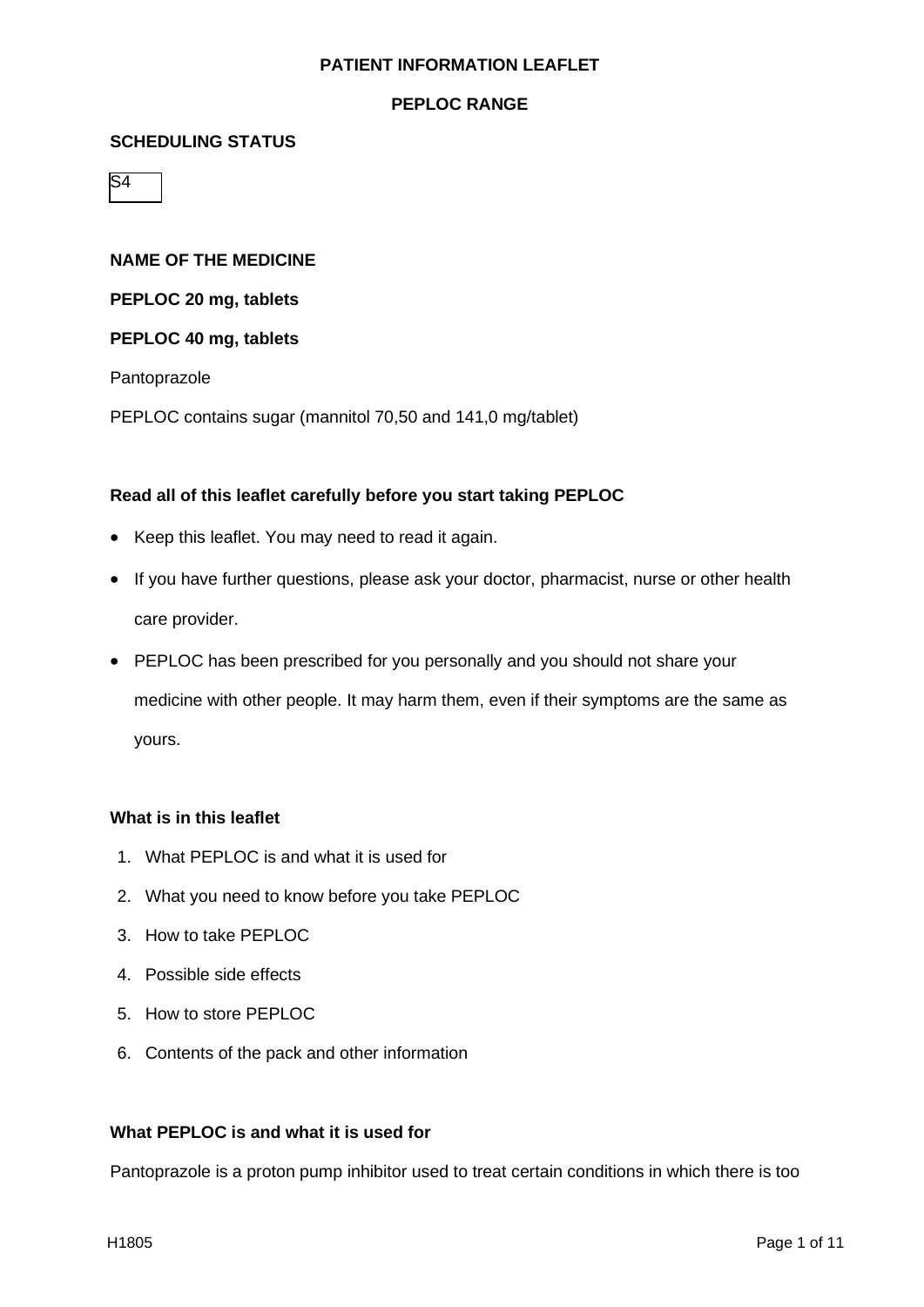# **PEPLOC RANGE**

much acid in the stomach.

PEPLOC 40 mg is used for:

The treatment of duodenal ulcers, gastric ulcers and heartburn.

• The treatment of Zollinger-EIIison Syndrome (a rare disorder that causes umours in the pancreas and duodenum and ulcers in the stomach and duodenum).

# PEPLOC 20 mg is used for:

- The treatment of symptoms of heartburn, pain during swallowing and to heal mild gastro-esophageal reflux disease, GORD, also known as acid reflux disease.
- The long-term management and prevention of reoccurrence of GORD.

# **What you need to know before you take PEPLOC**

# **Do not take PEPLOC:**

- if you are hypersensitive (allergic) to pantoprazole, or to any of the ingredients of PEPLOC 20 mg or 40 mg tablets (see section 6)
- if your liver function is impaired
- PEPLOC should not be given to children
- if you are taking atazanavir (a medicine used in the treatment of HIV).

# **Warnings and precautions**

# **Take special care with PEPLOC:**

Inform your doctor:

- if you have impaired kidney function
- if you are taking warfarin, a medicine that reduces the risk of blood clotting
- if you have liver disease
- if you have low levels of magnesium in your blood
- if you are currently being treated or have a history of any malignancies in the stomach

area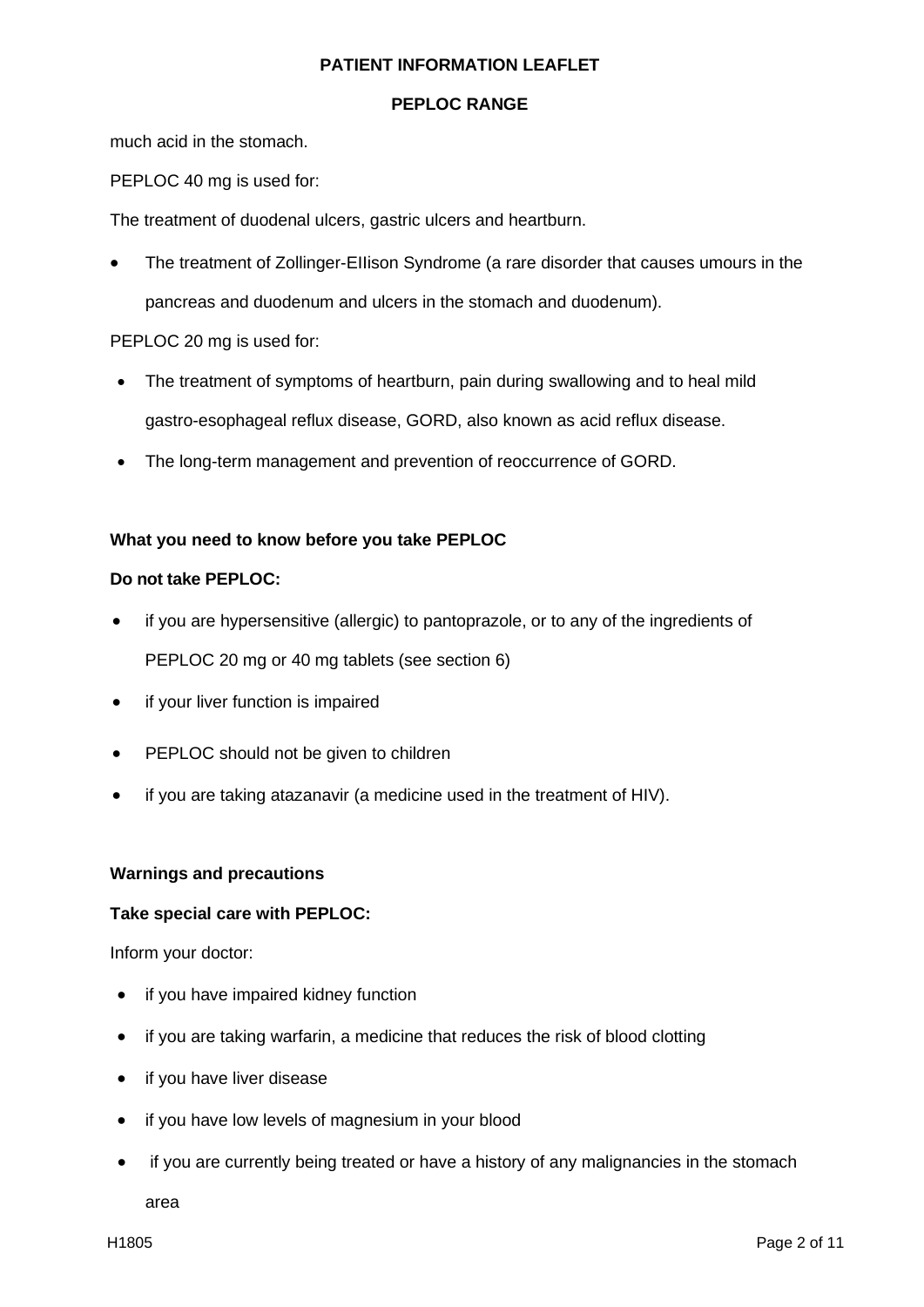#### **PEPLOC RANGE**

- if you have a history of a Vitamin B12 deficiency
- if you develop diarrhoea that does not improve, contact your doctor or health care professional as soon as possible
- if you are over 50 years of age or when you take PEPLOC for a long period of time or in high doses, it may cause a low magnesium level in the body and cause an increase in risk of bone fractures in the hip, wrist or spine.
- if you have or had a bone fracture in the hip, wrist or spine due to low

# magnesium

- if you are taking HIV protease inhibitors such as atazanavir (for the treatment of HIVinfection) at the same time as pantoprazole, ask your doctor for specific advice
- if you get a rash on your skin, especially in areas exposed to the sun, tell your doctor as soon as you can, as you may need to stop your treatment with PEPLOC. Remember to also mention any other ill-effects like pain in your joints
- if you take PEPLOC on a long-term basis (longer than 1 year), your doctor will probably keep you under regular surveillance. You should report any new and exceptional symptoms and circumstances whenever you see your doctor
- if you are on pantoprazole, as in PEPLOC, for more than three months, it is possible that the levels of magnesium in your blood may fall. Low levels of magnesium can be seen as fatigue, involuntary muscle contractions, disorientation, convulsions, dizziness or increased heart rate. If you get any of these symptoms, please tell your doctor promptly. Low levels of magnesium can also lead to a reduction in potassium or calcium levels in the blood. Your doctor may decide to perform regular blood tests to monitor your levels of magnesium
- if there is a decrease in the amount that you urinate or if you have blood in your urine.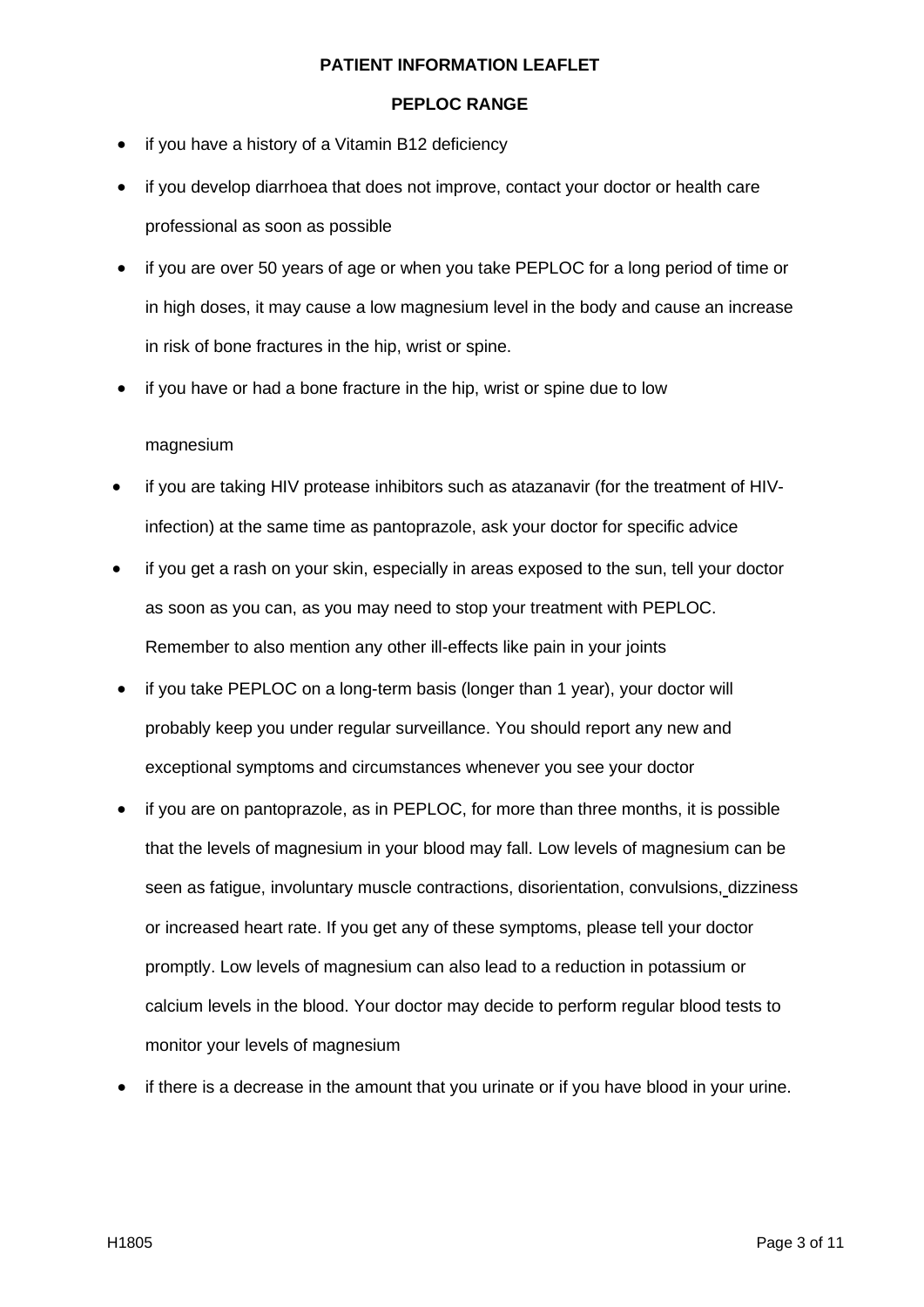# **PEPLOC RANGE**

# **Other medicines and PEPLOC**

Always tell your health care provider if you are taking any other medicine. (This includes complementary or traditional medicines.)

Some medicines that may be affected by PEPLOC are:

- Medicines to thin your blood, such as warfarin. PEPLOC may alter the effect of these medicines so your health care provider will want to monitor how well your blood clots.
- PEPLOC may reduce the blood levels of atazanavir, a compound found in anti-HIV medicines. You should not use PEPLOC concurrently with atazanavir (see Do not take PEPLOC).
- PEPLOC may reduce the absorption of certain medicines used to treat fungal infections, such as ketoconazole.
- PEPLOC may increase the levels of methotrexate (high doses used in the treatment of certain cancers) and possibly lead to methotrexate toxicity.
- Fluvoxamine (used to treat depression and other psychiatric diseases) if you are taking fluvoxamine your doctor may reduce the dose.
- St. John's wort (*Hypericum perforatum*) (used to treat mild depression).

# **PEPLOC with food and drink**

The recommended once daily dose of **PEPLOC** should be taken before a meal, preferably in the morning.

# **Pregnancy, breastfeeding and fertility**

If you are pregnant or breastfeeding, think you may be pregnant or planning to have a baby, please consult your doctor, pharmacist or other health care professional for advice before taking PEPLOC.

You should not use PEPLOC if you are pregnant or breastfeeding your baby.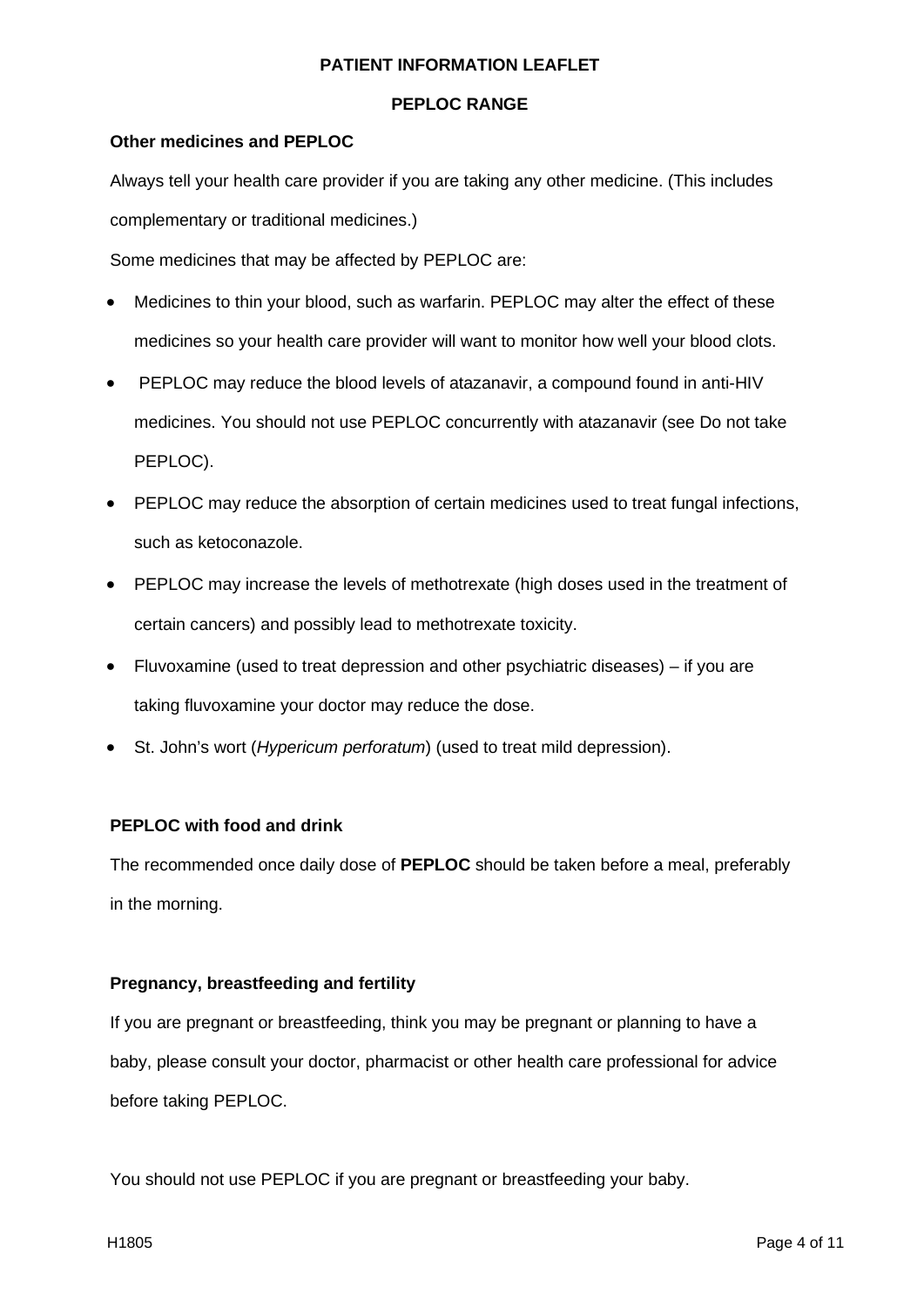### **PEPLOC RANGE**

Safety in pregnancy and breastfeeding has not been established.

#### **Driving and using machines**

PEPLOC may cause blurred vision or dizziness.

It is not always possible to predict to what extent PEPLOC may interfere with the daily activities of a patient. Patients should ensure that they do not engage in the above activities until they are aware of the measure to which PEPLOC affects them.

### **PEPLOC contains sodium**

• Your doctor will take this into account if you are on a sodium-controlled diet.

#### **3. How to take PEPLOC**

Do not share medicines prescribed for you with any other person.

Always use PEPLOC exactly as your doctor has told you.

You should check with your doctor or pharmacist if you are not sure.

The tablets should be swallowed whole. Do not crush, break or chew the tablet.

It may take several days before PEPLOC begins to relieve your symptoms. To help relieve your symptoms, antacids may be taken with PEPLOC tablets, unless your doctor has told

you not to use them.

The recommended dosage will be different for different patients.

*Adults:*

Duodenal ulcer: One tablet of PEPLOC 40 mg **once** daily in the morning for 2 to 4 weeks.

Your doctor may combine your treatment with antibiotics if the bacteria *H. pylori* infection is

present.

Stomach ulcer: One tablet of PEPLOC 40 mg once daily in the morning for 4 to 8 weeks. Reflux oesophagitis: One tablet of PEPLOC 40 mg once daily in the morning for 4 to 8 weeks.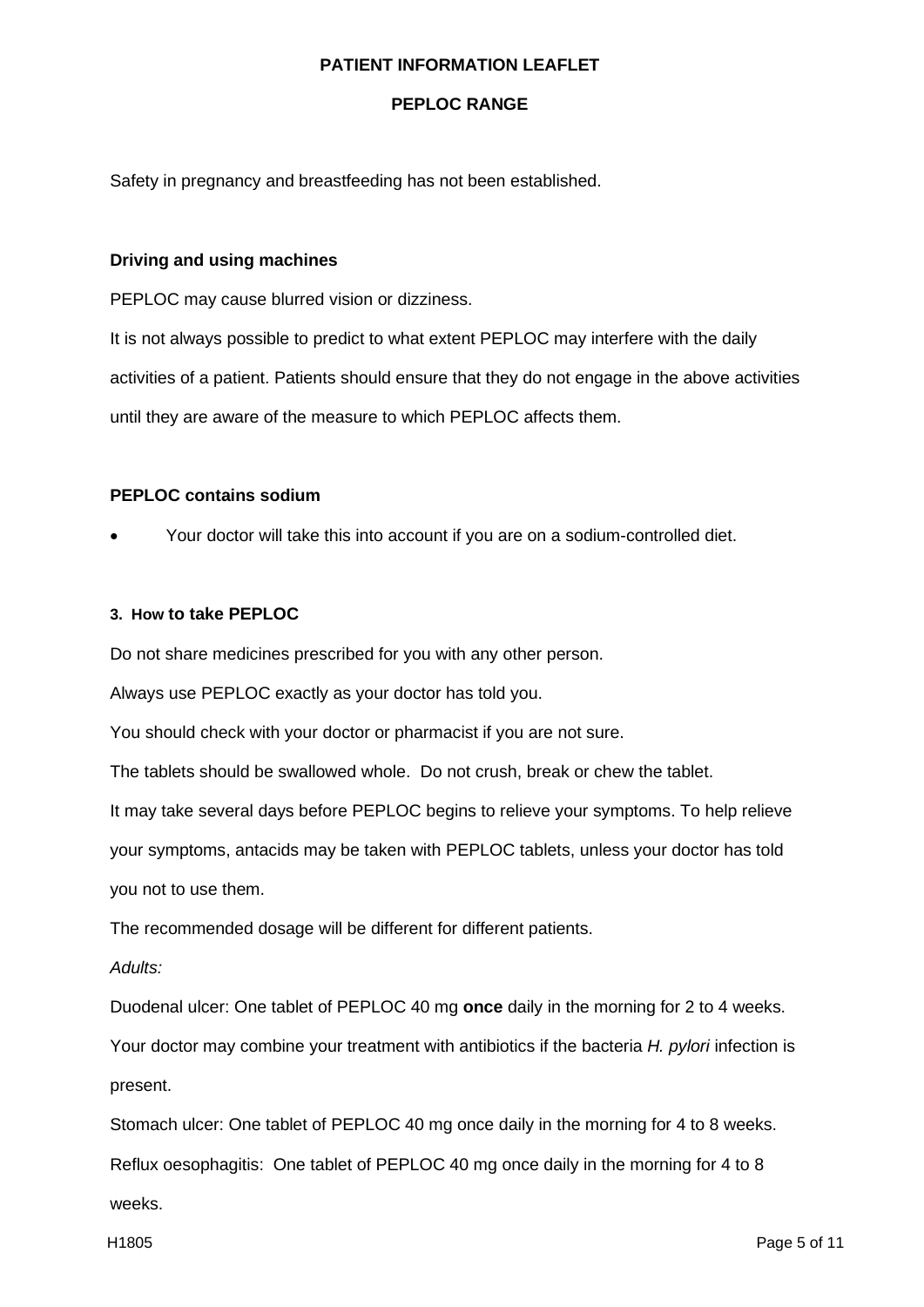#### **PEPLOC RANGE**

Zollinger-Ellison Syndrome: You should start treatment with a daily dose of 80 mg of PEPLOC.

Your doctor can increase the dose above 80 mg.

Mild gastro-oesophageal reflux disease (GORD): One tablet of PEPLOC 20 mg in the morning for 4 weeks.

Your doctor will decide if you should continue treatment for another 4 weeks.

Long-term management and prevention of relapse in GORD: A maintenance dose of one

PEPLOC 20 mg tablet per day is recommended.

Your doctor may increase the dose to 40 mg if your GORD symptoms worsen.

After healing, you can continue with the 20 mg dosage regimen.

# *Children:*

Safety and efficacy in children has not been established.

Your doctor will tell you how long your treatment with PEPLOC will last. Do not stop treatment early because your condition may worsen. If you have the impression that the effect of PEPLOC is too strong or too weak, tell your doctor or pharmacist.

# **If you take more PEPLOC than you should**

In the event of overdosage, consult your doctor or pharmacist. If neither is available, contact the nearest hospital or poison control centre.

Take this leaflet and any remaining tablets with you, so that the doctor knows what you have taken.

# **If you forget to take PEPLOC**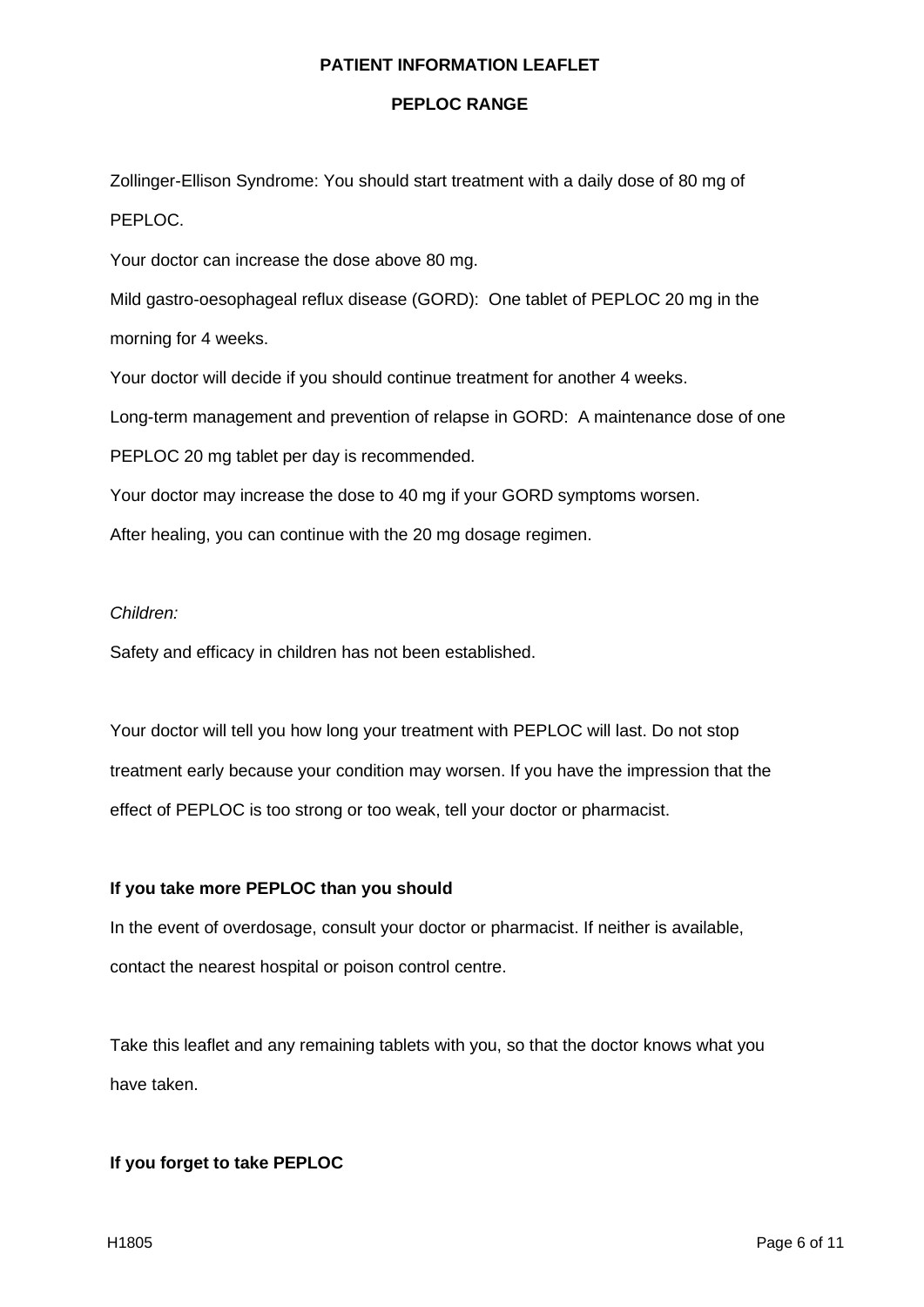#### **PEPLOC RANGE**

If you missed a dose, take it as soon as you remember. If it is almost time for your next dose, skip the missed dose and continue to take the tablet at the usual time. Do not take a double dose to make up for forgotten individual doses.

# **If you stop taking PEPLOC**

Take PEPLOC tablets for the full time of treatment, even if you begin to feel better. Do not stop treatment early because your condition may worsen.

#### **4. Possible side effects**

PEPLOC can have side effects.

Not all side effects reported for PEPLOC are included in this leaflet. Should your general health worsen, or if you experience any untoward effects while using PEPLOC, please consult your health care provider for advice.

If any of the following happens, stop using PEPLOC and tell your doctor immediately or go to the casualty department at your nearest hospital:

- swelling of the hands, feet, ankles, face, lips, mouth or throat, which may cause difficulty in swallowing or breathing
- rash or itching.

These are all very serious side effects. If you have them, you may have had a serious allergic reaction to PEPLOC. You may need urgent medical attention or hospitalisation

Tell your doctor immediately or go to the casualty department at your nearest hospital if you notice any of the following:

- fever, rash, and enlarged kidneys, sometimes with painful urination and lower back pain (serious inflammation of the kidneys), possibly leading to kidney failure
- blistering, loosening, peeling or redness of skin, Stevens-Johnson syndrome or other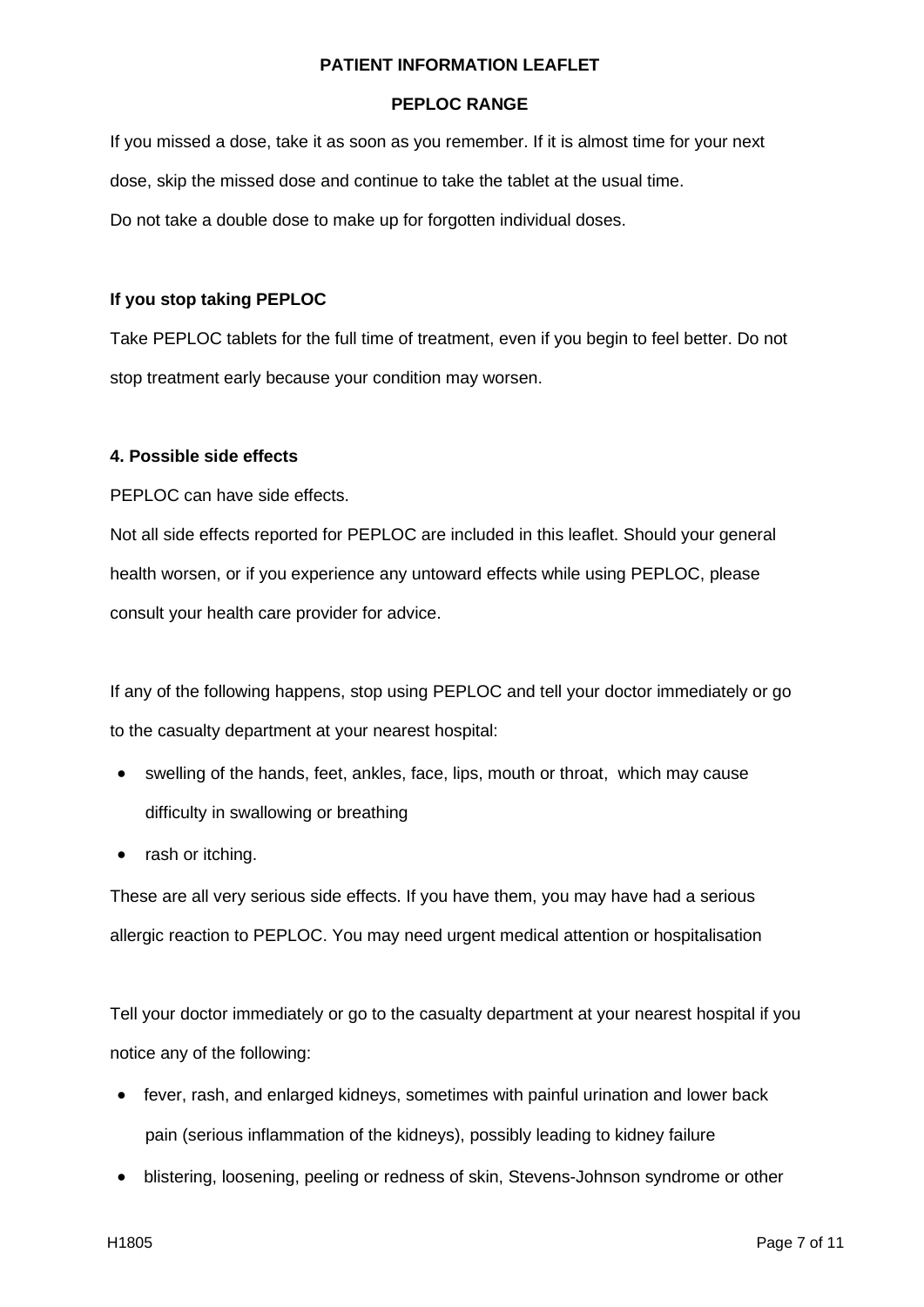### **PEPLOC RANGE**

serious skin disorders (begins with flu-like symptoms, followed by a painful red or purplish rash that spreads and blisters)

- yellow skin colour and/or yellow eyes, black tarry stools (symptoms of liver disease)
- blurred vision.

These are all serious side effects. You may need urgent medical attention.

Tell your doctor if you notice any of the following:

Frequent side effects:

- diarrhoea or constipation, abdominal pain, flatulence
- headache.

Less frequent side effects:

- low numbers of white cells in your blood
- high concentration of fatty products in the blood, increased body temperature
- dizziness, distortion or complete lack of the sense of taste
- nausea and/or vomiting, dry mouth, bloating, stomach pain and discomfort
- other skin conditions
- pain in joints or muscles, fracture of the hip, wrist or spine
- swelling and enlargement of breasts in men
- feeling of weakness, fatigue, malaise (feeling bad), swelling of the hands and feet
- a type of kidney problem (acute interstitial nephritis). Some people who take proton pump inhibitor (PPI) medicines, including PEPLOC, may develop a kidney problem called acute interstitial nephritis, that can happen at any time during treatment with PPI medicines. Call your doctor right away if you have a decrease in the amount that you usually urinate or if you have blood in your urine.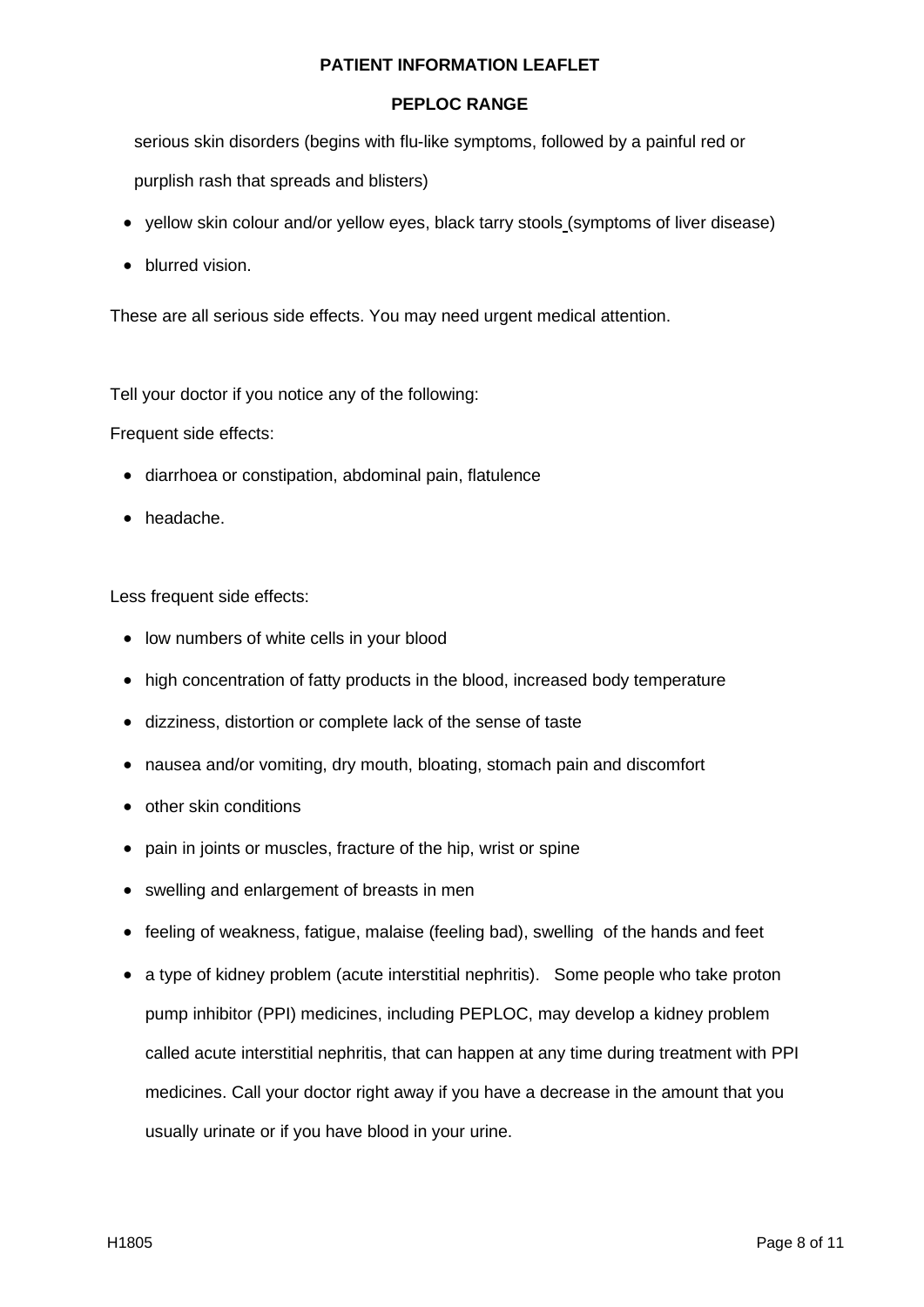### **PEPLOC RANGE**

The following side effects have been reported but the frequency for them to occur is not known:

- inflammation in the large bowel, that causes persistent watery diarrhoea
- low levels of salt or magnesium or calcium in the blood.
- hallucination, confusion
- feeling of tingling, prickling, pins and needles, burning sensation or numbness.

If you notice any side effects not mentioned in this leaflet, please inform your doctor or pharmacist.

# **Reporting of side effects**

If you get side effects, talk to your doctor or pharmacist. This includes any possible side effects not listed in this leaflet. You can also report side effects to SAHPRA via the "**6.04** 

**Adverse Drug Reporting Form**", found online under SAHPRA's publications:

[https://www.sahpra.org.za/Publications/Index/8.](https://www.sahpra.org.za/Publications/Index/8) By reporting side effects, you can help provide more information on the safety of PEPLOC

# **5. How to store PEPLOC**

Store all medicines out of reach of children. Store at or below 25 °C. Protect from moisture. Keep blisters in carton until required for use. Do not use after the expiry date stated on the carton. Return all unused medicine to your pharmacist. Do not dispose of unused medicine in drains or sewerage systems (e.g. toilets).

# **6. Contents of the pack and other information**

# **What PEPLOC contains**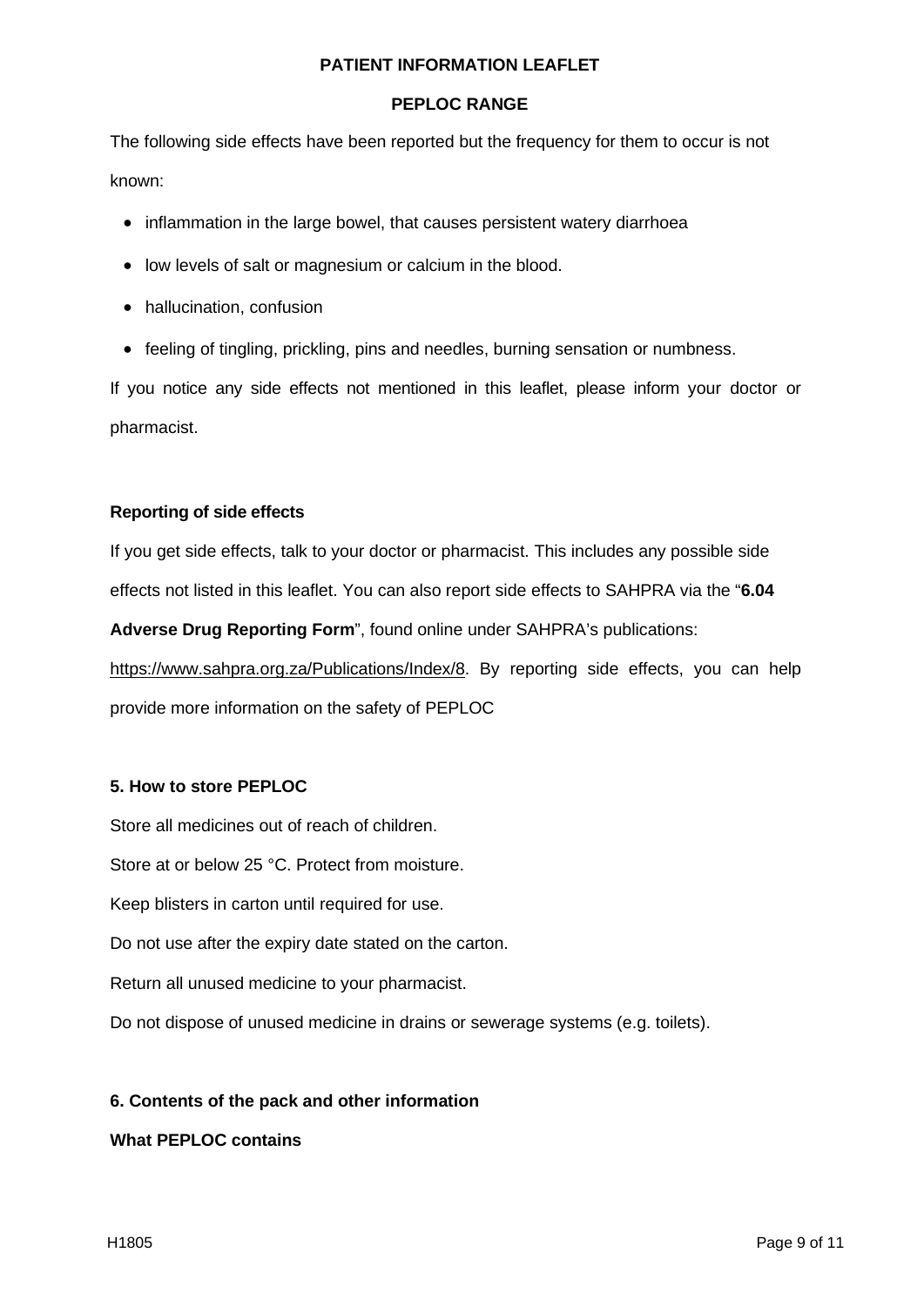### **PEPLOC RANGE**

Each PEPLOC 20 mg tablet contains pantoprazole sodium sesquihydrate equivalent to 20 mg pantoprazole.

Each PEPLOC 40 mg tablet contains pantoprazole sodium sesquihydrate equivalent to 40 mg pantoprazole.

#### **The other ingredients are:**

*Tablet cores:*

Carmellose sodium**,** colloidal anhydrous silica**,** magnesium stearate, mannitol, sodium

carbonate anhydrous, sodium starch glycolate type A

*Coating:*

Hypromellose**,** methacrylic acid-ethyl acrylate copolymer, propylene glycol, titanium dioxide, triethyl citrate, yellow iron oxide.

# **What PEPLOC looks like and contents of the pack**

PEPLOC 20 mg:Orangish, biconvex and oval gastro-resistant tablet. Diameter: 4,7 mm x 9,0 mm.

PEPLOC 40 mg:Orangish, biconvex and oval gastro-resistant tablet.

Diameter: 4,7 mm x 9,0 mm.

PEPLOC 20 mg and 40 mg are packed in aluminium-polyamide- PVC/aluminium blister

strips. 28 or 30 tablets are packed in an outer carton.

# **Holder of Certificate of Registration**

Pharma Dynamics (Pty) Ltd 1<sup>st</sup> Floor, Grapevine House, Steenberg Office Park Silverwood Close Westlake, Cape Town 7945, South Africa